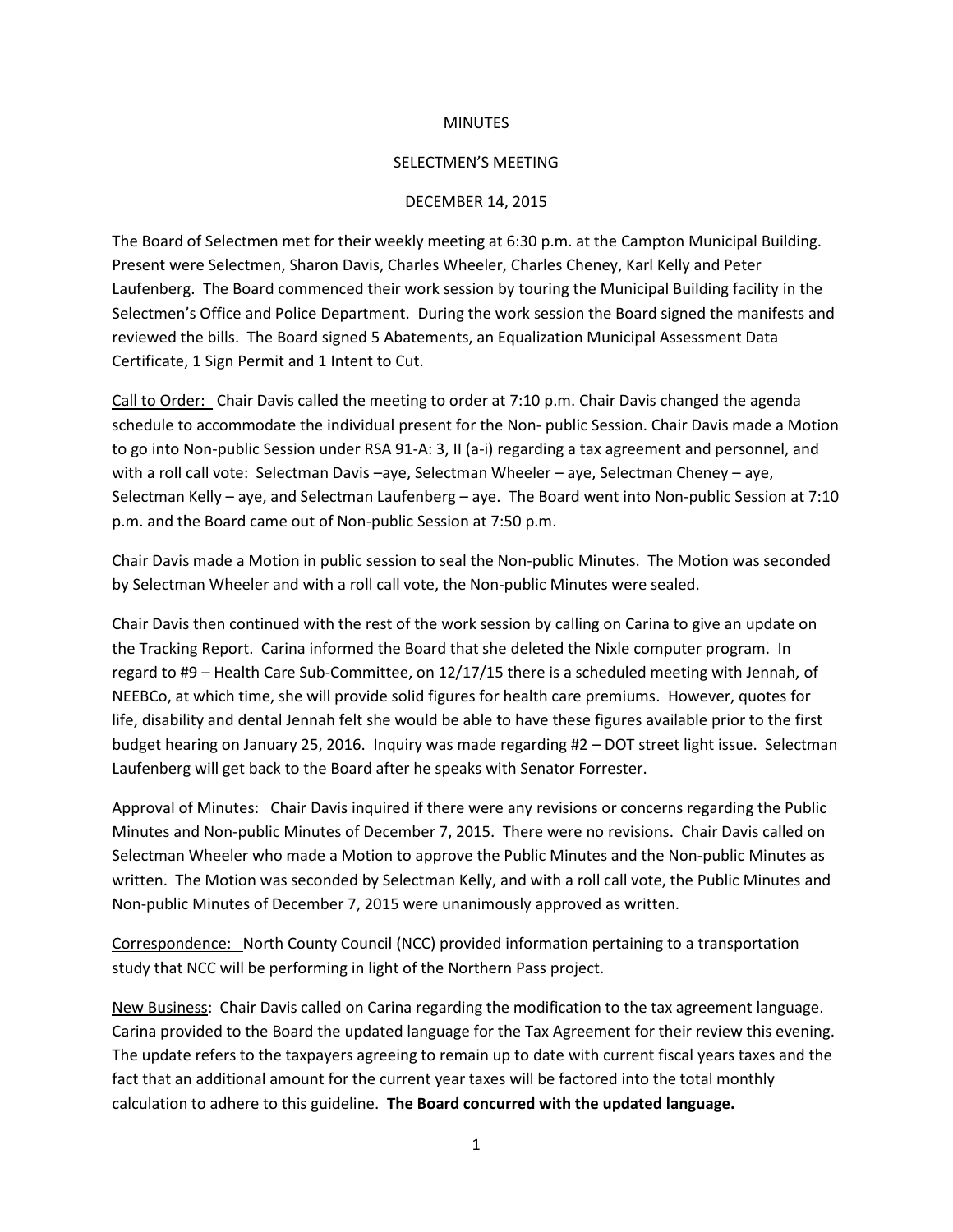Carina then proceeded with website maintenance update by stating that Beverly Chappell will be meeting her on Friday to assist with website maintenance procedures. Carina informed the Board that the Minutes are up to date on the website.

Carina stated that Beverly Chappell has been paying for renewal fees for the domain name, etc. from her own personal credit card account and then getting reimbursement from the Town. Mrs. Chappell is not willing to continue with this procedure, and Carina inquired if the Town could apply for a credit card for such matters. **The Board concurred and Carina will contact Northway Bank to arrange.** Carina also stated that she will be meeting with Lisa Ash tomorrow regarding having Carina maintain the Park & Rec. website.

Carina informed the Board that she previously provided the Board with a copy of the draft Request for Proposal (RFP) – Assessing Services for review this evening. Chair Davis indicated she read the RFP and she was pleased with the language. **The Board concurred and Carina will mail the RFP's out tomorrow.**

Carina stated that the meeting with the Campton/Thornton & Ellsworth Boards is now scheduled for January 11, 2016, at the Campton Municipal Building at the Board's regular meeting. Carina mentioned that Fire Chief DeFosses will be present at the December 28, 2016 Board meeting when the individual Department Heads will be coming in.

A short discussion ensued pertaining to the online credit card process.

Board Concerns and Directives: Chair Davis distributed an updated board meeting schedule reflecting the joint Board meeting with Campton, Thornton & Ellsworth on January 11<sup>th</sup> and the first budget public hearing date is now scheduled for January 25<sup>th</sup>. Chair Davis then called on Selectman Wheeler who informed the Board that the Chamber building will be closing and a Chamber representative will be in to discuss with the Board deeding the property back to the Town.

Chair Davis called on Selectman Kelly who inquired whether or not the book entitled, "A Hard Road to Travel" has been ordered as he and Selectman Cheney are interested in a copy for each of them. Carina will check on the status. Carina also stated that a workshop is being scheduled and she gave the information to Butch Bain but she will email it to the Selectmen also.

Discussion ensued pertaining to the trash facility at the Municipal Building. It was mentioned that Police Chief Warn suggested that the Police Department shed be moved and the pad remaining could accommodate the trash dumpster, and then, there would not be a need for an enclosure. Carina informed the Board that Butch Bain will be discussing this option with Waste Management to make sure there is enough room for their truck to back into the facility.

Adjourn: There being no further business, Chair Davis declared the meeting adjourned at 8:20 p.m.